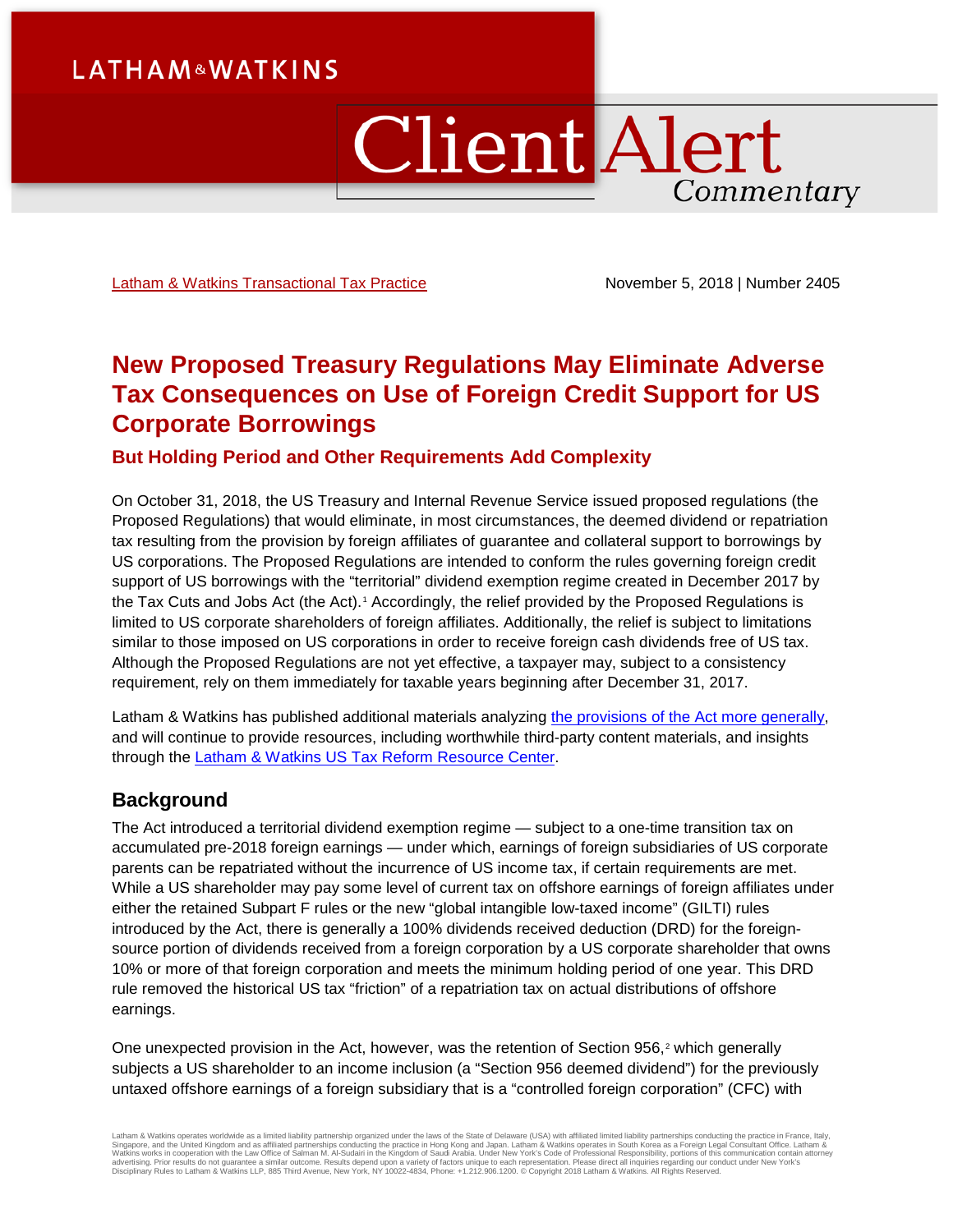respect to that US shareholder when the CFC guarantees or provides other collateral support for debt of a related US borrower or makes loans to or other investments in a US affiliate. Thus, in order to avoid income inclusions under Section 956 both before and after the Act, US borrowings have traditionally excluded CFCs from providing guarantees or pledging assets and limited the pledge of first-tier CFC stock to less than 66⅔% of the total combined voting power of all classes of voting stock. The potential practical impact of Section 956 after the Act was mitigated by the fact that many CFCs no longer have significant untaxed earnings due to paying the one-time transition tax. Nevertheless, the retention of Section 956 under the new territorial dividend exemption regime has produced an odd result — that Section 956 deemed dividends have remained subject to tax while actual dividends paid to US corporate shareholders generally have become exempt.

## **Proposed Regulations**

The stated purpose of the Proposed Regulations is to harmonize the taxation of actual dividends and the taxation of Section 956 deemed dividends for US corporate shareholders. To achieve this result, the Proposed Regulations provide that a US corporate shareholder's Section 956 deemed dividend amount is reduced by the amount of the DRD that the US corporate shareholder would have been allowed had it received from the CFC an actual distribution of such Section 956 deemed dividend amount. As a result, under the aforementioned DRD and the Proposed Regulations respectively, neither a qualifying actual dividend to a US corporate shareholder nor a qualifying Section 956 deemed dividend to a US corporate shareholder would result in additional US tax as shown below in **Figure 1**. As shown below in **Figure 2**, non-corporate US shareholders remain subject to tax on Section 956 deemed dividends.

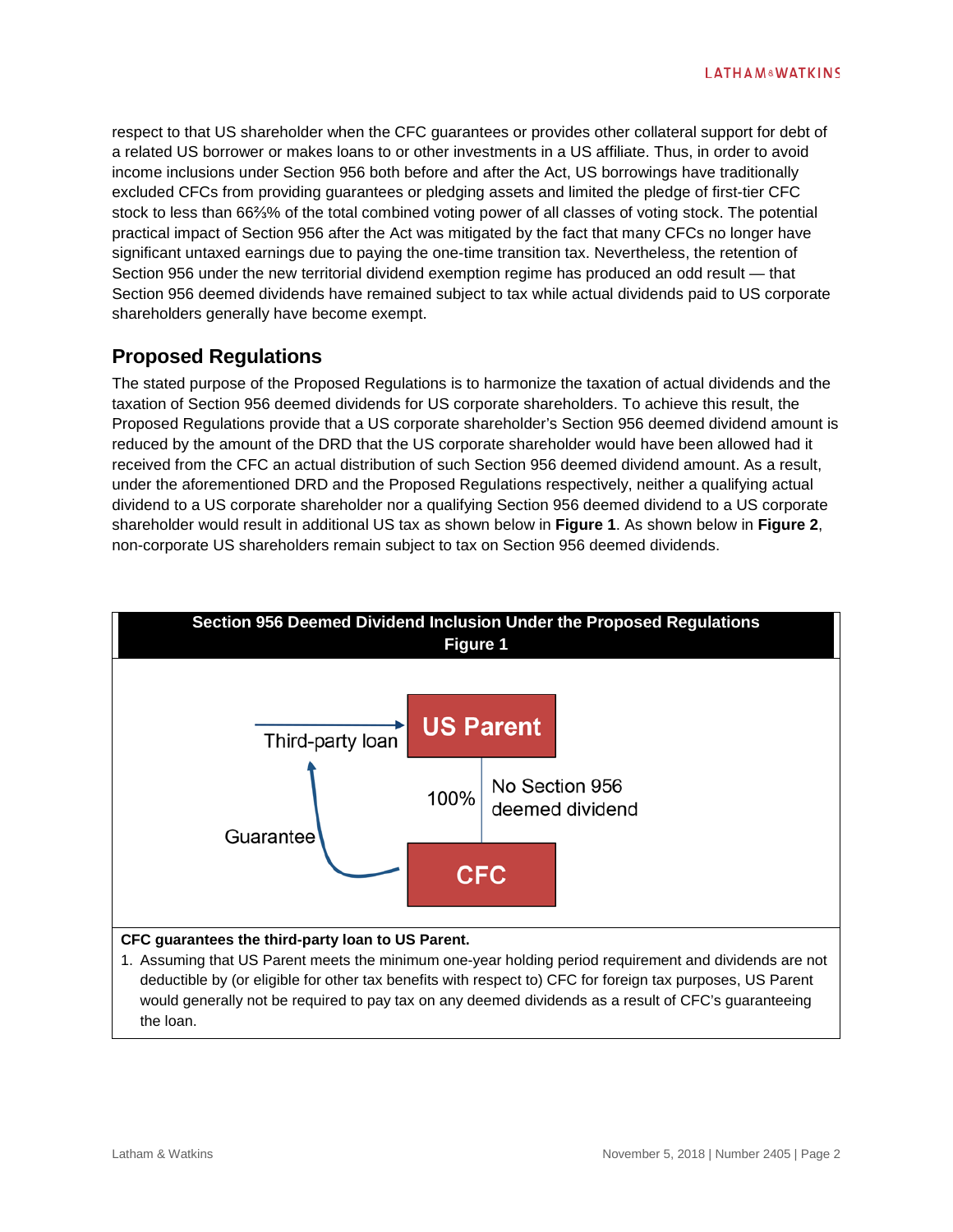

2. The US individual shareholder would be required to include in income its share of the deemed dividend.

### **Takeaways, Limitations, and Open Issues**

The big takeaway is that the Proposed Regulations largely eliminate adverse tax consequences arising from credit support from CFCs for US borrowings. However, the following exceptions and limitations apply:

- The relief is unavailable for individuals and for real estate investment trusts and regulated investment companies. The Proposed Regulations seek public comment regarding the appropriate treatment of US corporate partners in US partnership borrowers.
- A one-year holding period on the CFC stock generally is required. However, if such holding period ends up being satisfied after the end of a CFC's taxable year, any Section 956 deemed dividend for the CFC's taxable year could become retroactively exempt from taxation.
- The Section 956 deemed dividend cannot be considered a "hybrid dividend." A hybrid dividend is generally a Section 956 deemed dividend for which the CFC would have received a deduction (or other tax benefit) with respect to taxes imposed by a foreign country had the CFC paid an actual dividend. US corporate borrowers seeking credit support from CFCs may need to ascertain whether dividends are deductible by the CFC under its local tax law.

Importantly, if a taxpayer chooses to rely on the Proposed Regulations for Section 956 relief before they become effective, the taxpayer (and other related US persons) must apply the Proposed Regulations consistently to all CFCs it holds. Accordingly, a US borrower with multiple CFCs and other US and foreign affiliates may need to evaluate the consequences of "early" application of the Proposed Regulations in light of these consistency requirements. Parties to US corporate borrowings should also be mindful of the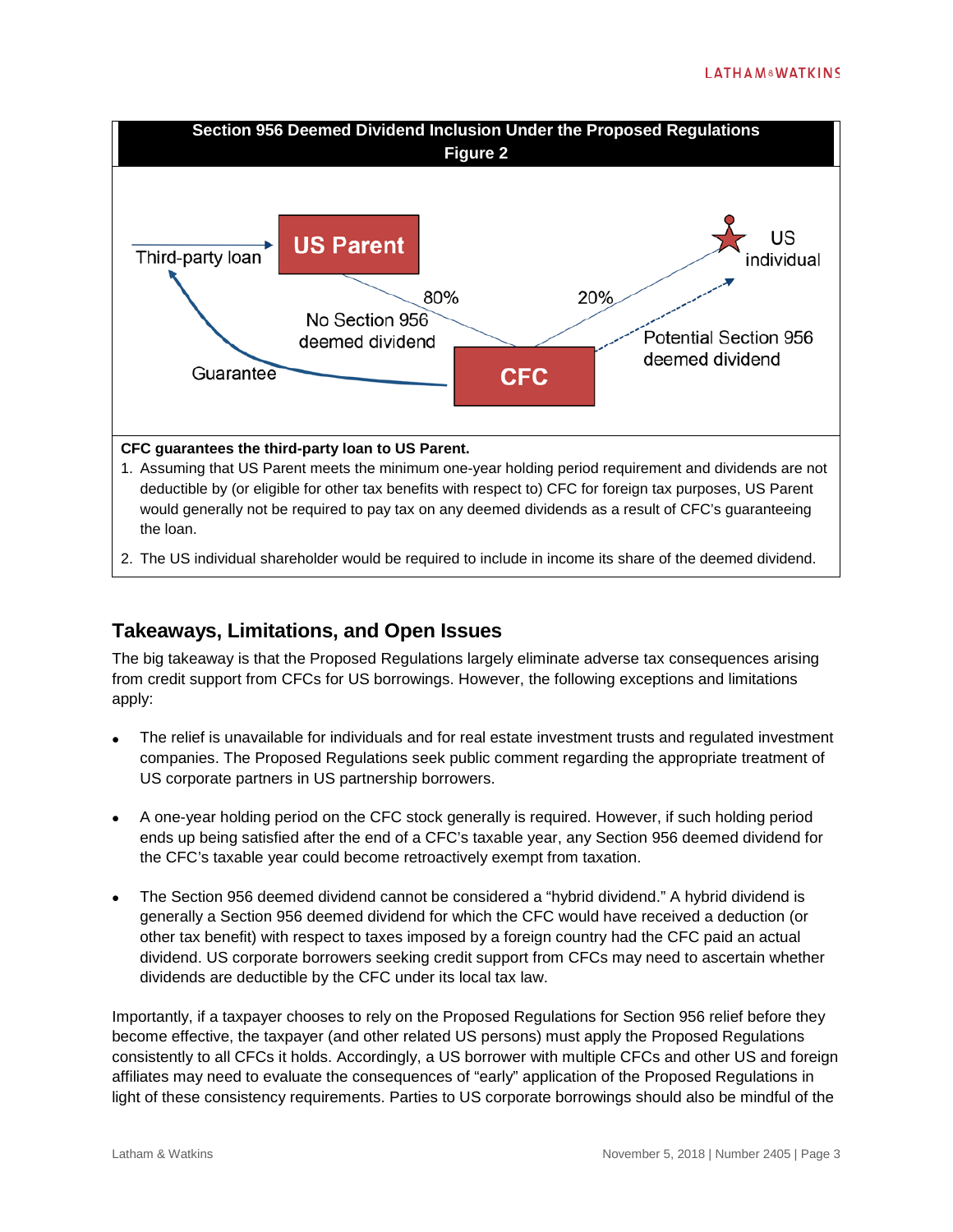requirements under their existing credit support provisions, especially if the credit documents automatically require the borrower to provide additional credit support in the absence of adverse tax consequences.

Treasury's decision to provide this relief may have been driven in part by a realization that a repatriation tax on offshore earnings of foreign affiliates providing credit support to their US shareholders is not consistent with the policy goals of a territorial dividend exemption regime. The decision may also have been based on the view that Section 956 might, following passage of the Act, be used by taxpayers in connection with affirmative foreign tax credit planning techniques that are inconsistent with Treasury's view of the new US international tax regime. Regardless, the Proposed Regulations remove the US tax impediments to the provision of foreign credit support to US borrowers in many instances. As discussed above, however, the application of the Proposed Regulations is subject to several requirements and limitations. In addition, while the Proposed Regulations remove many US tax impediments to foreign affiliates providing credit support to US corporate borrowers, any foreign tax, legal, regulatory, as well as other requirements and practical impediments precluding foreign collateral support remain unaffected by the Proposed Regulations. As a result, borrowers should seek legal advice when structuring US borrowings with foreign credit support.